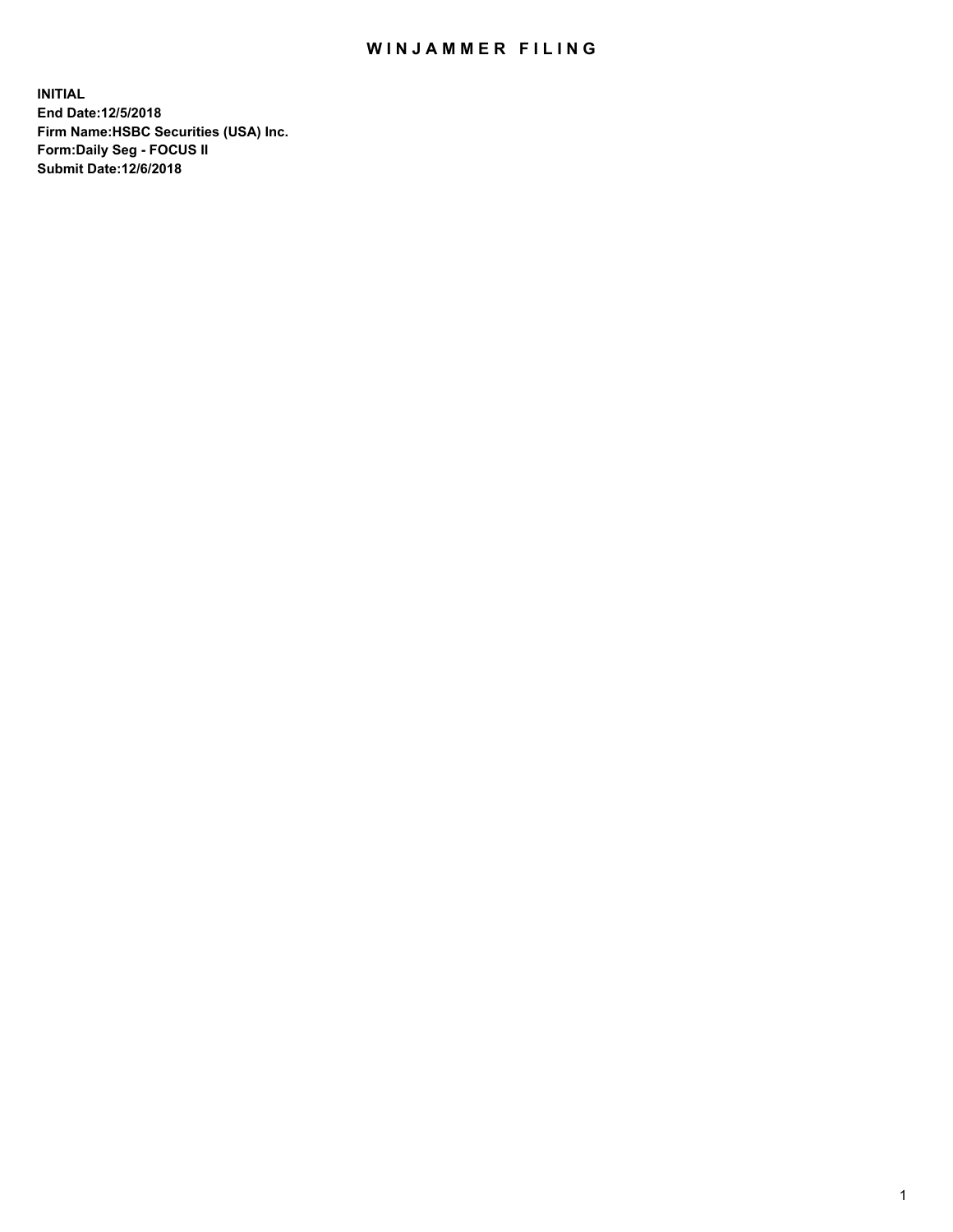**INITIAL End Date:12/5/2018 Firm Name:HSBC Securities (USA) Inc. Form:Daily Seg - FOCUS II Submit Date:12/6/2018 Daily Segregation - Cover Page**

| Name of Company                                                                                                                                                                                                                                                                                                                | <b>HSBC Securities (USA) Inc.</b>                                          |
|--------------------------------------------------------------------------------------------------------------------------------------------------------------------------------------------------------------------------------------------------------------------------------------------------------------------------------|----------------------------------------------------------------------------|
| <b>Contact Name</b>                                                                                                                                                                                                                                                                                                            | <b>Michael Vacca</b>                                                       |
| <b>Contact Phone Number</b>                                                                                                                                                                                                                                                                                                    | 212-525-7951                                                               |
| <b>Contact Email Address</b>                                                                                                                                                                                                                                                                                                   | michael.vacca@us.hsbc.com                                                  |
| FCM's Customer Segregated Funds Residual Interest Target (choose one):<br>a. Minimum dollar amount: : or<br>b. Minimum percentage of customer segregated funds required:% ; or<br>c. Dollar amount range between: and; or<br>d. Percentage range of customer segregated funds required between:% and%.                         | 109,000,000<br>$\overline{\mathbf{0}}$<br>0 <sub>0</sub><br>0 <sub>0</sub> |
| FCM's Customer Secured Amount Funds Residual Interest Target (choose one):<br>a. Minimum dollar amount: ; or<br>b. Minimum percentage of customer secured funds required:%; or<br>c. Dollar amount range between: and; or<br>d. Percentage range of customer secured funds required between:% and%.                            | 25,000,000<br>$\overline{\mathbf{0}}$<br>0 <sub>0</sub><br>0 <sub>0</sub>  |
| FCM's Cleared Swaps Customer Collateral Residual Interest Target (choose one):<br>a. Minimum dollar amount: ; or<br>b. Minimum percentage of cleared swaps customer collateral required:% ; or<br>c. Dollar amount range between: and; or<br>d. Percentage range of cleared swaps customer collateral required between:% and%. | 100,000,000<br>$\overline{\mathbf{0}}$<br>0 <sub>0</sub><br>0 <sub>0</sub> |

Attach supporting documents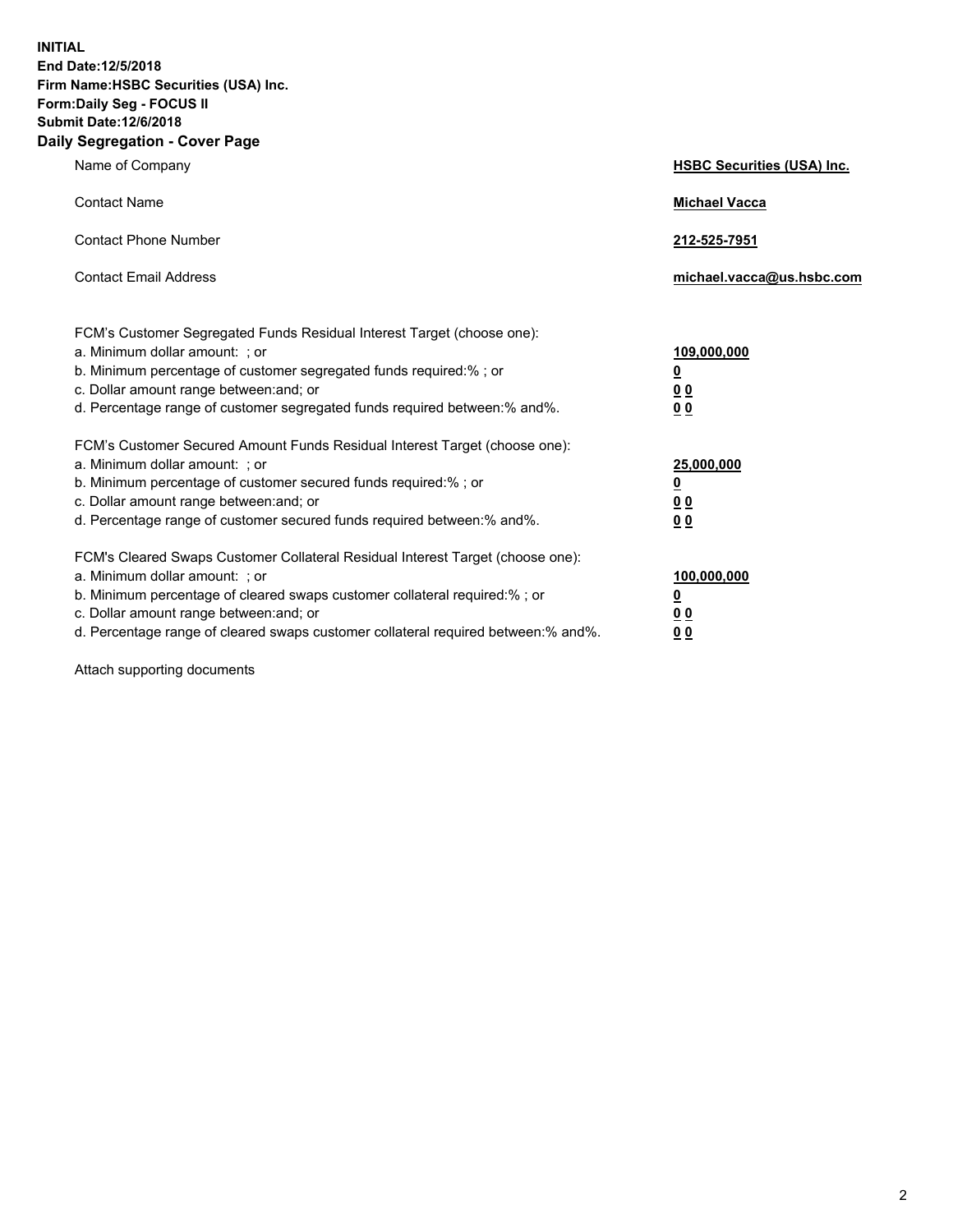**INITIAL End Date:12/5/2018 Firm Name:HSBC Securities (USA) Inc. Form:Daily Seg - FOCUS II Submit Date:12/6/2018 Daily Segregation - Secured Amounts** Foreign Futures and Foreign Options Secured Amounts Amount required to be set aside pursuant to law, rule or regulation of a foreign government or a rule of a self-regulatory organization authorized thereunder **0** [7305] 1. Net ledger balance - Foreign Futures and Foreign Option Trading - All Customers A. Cash **30,723,092** [7315] B. Securities (at market) **58,392,069** [7317] 2. Net unrealized profit (loss) in open futures contracts traded on a foreign board of trade **27,174,729** [7325] 3. Exchange traded options a. Market value of open option contracts purchased on a foreign board of trade **0** [7335] b. Market value of open contracts granted (sold) on a foreign board of trade **0** [7337] 4. Net equity (deficit) (add lines 1. 2. and 3.) **116,289,890** [7345] 5. Account liquidating to a deficit and account with a debit balances - gross amount **510,168** [7351] Less: amount offset by customer owned securities **-418,194** [7352] **91,974** [7354] 6. Amount required to be set aside as the secured amount - Net Liquidating Equity Method (add lines 4 and 5) **116,381,864** [7355] 7. Greater of amount required to be set aside pursuant to foreign jurisdiction (above) or line 6. **116,381,864** [7360] FUNDS DEPOSITED IN SEPARATE REGULATION 30.7 ACCOUNTS 1. Cash in banks A. Banks located in the United States **33,420,256** [7500] B. Other banks qualified under Regulation 30.7 **0** [7520] **33,420,256** [7530] 2. Securities A. In safekeeping with banks located in the United States **17,708,702** [7540] B. In safekeeping with other banks qualified under Regulation 30.7 **29,741,023** [7560] **47,449,725** [7570] 3. Equities with registered futures commission merchants A. Cash **0** [7580] B. Securities **0** [7590] C. Unrealized gain (loss) on open futures contracts **0** [7600] D. Value of long option contracts **0** [7610] E. Value of short option contracts **0** [7615] **0** [7620] 4. Amounts held by clearing organizations of foreign boards of trade A. Cash **0** [7640] B. Securities **0** [7650] C. Amount due to (from) clearing organization - daily variation **0** [7660] D. Value of long option contracts **0** [7670] E. Value of short option contracts **0** [7675] **0** [7680] 5. Amounts held by members of foreign boards of trade A. Cash **2,461,029** [7700] B. Securities **40,683,367** [7710] C. Unrealized gain (loss) on open futures contracts **27,174,729** [7720] D. Value of long option contracts **0** [7730] E. Value of short option contracts **0** [7735] **70,319,125** [7740] 6. Amounts with other depositories designated by a foreign board of trade **0** [7760] 7. Segregated funds on hand **0** [7765] 8. Total funds in separate section 30.7 accounts **151,189,106** [7770] 9. Excess (deficiency) Set Aside for Secured Amount (subtract line 7 Secured Statement Page 1 from Line 8) **34,807,242** [7380]

10. Management Target Amount for Excess funds in separate section 30.7 accounts **25,000,000** [7780]

11. Excess (deficiency) funds in separate 30.7 accounts over (under) Management Target **9,807,242** [7785]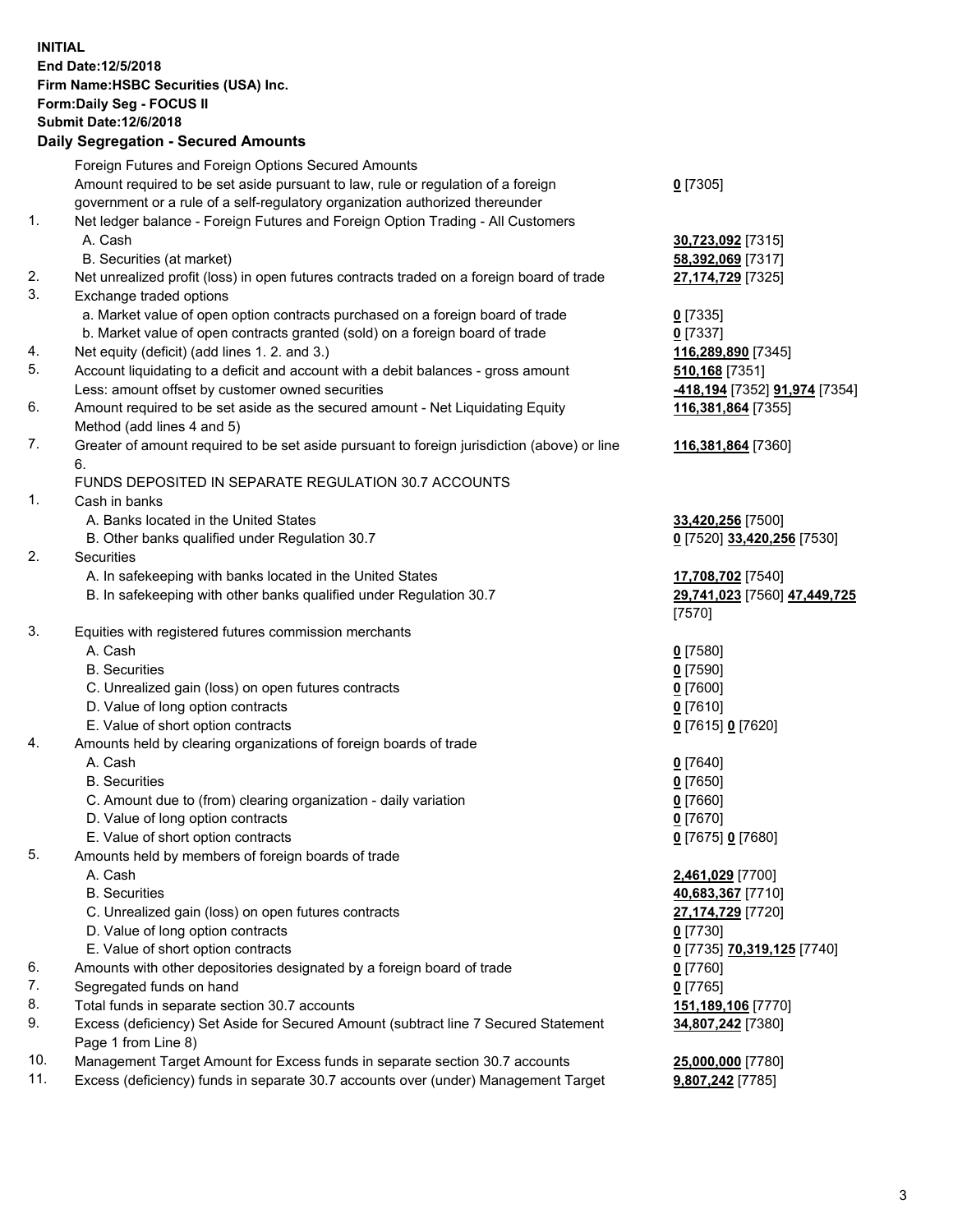|            | <b>INITIAL</b>                                                                      |                                        |
|------------|-------------------------------------------------------------------------------------|----------------------------------------|
|            | End Date: 12/5/2018                                                                 |                                        |
|            | Firm Name: HSBC Securities (USA) Inc.                                               |                                        |
|            | Form: Daily Seg - FOCUS II                                                          |                                        |
|            | <b>Submit Date: 12/6/2018</b>                                                       |                                        |
|            | Daily Segregation - Segregation Statement                                           |                                        |
|            | SEGREGATION REQUIREMENTS(Section 4d(2) of the CEAct)                                |                                        |
| 1.         | Net ledger balance                                                                  |                                        |
|            | A. Cash                                                                             | 327,263,078 [7010]                     |
|            | B. Securities (at market)                                                           | 1,414,275,133 [7020]                   |
| 2.         | Net unrealized profit (loss) in open futures contracts traded on a contract market  | 90,259,380 [7030]                      |
| 3.         | Exchange traded options                                                             |                                        |
|            | A. Add market value of open option contracts purchased on a contract market         | 316,523,151 [7032]                     |
|            | B. Deduct market value of open option contracts granted (sold) on a contract market | -71,371,526 [7033]                     |
| 4.         | Net equity (deficit) (add lines 1, 2 and 3)                                         | 2,076,949,216 [7040]                   |
| 5.         | Accounts liquidating to a deficit and accounts with                                 |                                        |
|            | debit balances - gross amount                                                       | 210,436 [7045]                         |
|            | Less: amount offset by customer securities                                          | <u>-210,436</u> [7047] <u>0</u> [7050] |
| 6.         | Amount required to be segregated (add lines 4 and 5)                                | 2,076,949,216 [7060]                   |
|            | FUNDS IN SEGREGATED ACCOUNTS                                                        |                                        |
| 7.         | Deposited in segregated funds bank accounts                                         |                                        |
|            | A. Cash                                                                             | 151,708,320 [7070]                     |
|            | B. Securities representing investments of customers' funds (at market)              | 49,999,941 [7080]                      |
|            | C. Securities held for particular customers or option customers in lieu of cash (at | 297,957,358 [7090]                     |
|            | market)                                                                             |                                        |
| 8.         | Margins on deposit with derivatives clearing organizations of contract markets      |                                        |
|            | A. Cash                                                                             | 19,651,807 [7100]                      |
|            | B. Securities representing investments of customers' funds (at market)              | 308,283,551 [7110]                     |
|            | C. Securities held for particular customers or option customers in lieu of cash (at | 1,052,062,405 [7120]                   |
|            | market)                                                                             |                                        |
| 9.         | Net settlement from (to) derivatives clearing organizations of contract markets     | <b>-2,353,342</b> [7130]               |
| 10.        | Exchange traded options                                                             |                                        |
|            | A. Value of open long option contracts                                              | 316,523,151 [7132]                     |
|            | B. Value of open short option contracts                                             | -71,371,526 [7133]                     |
| 11.        | Net equities with other FCMs                                                        |                                        |
|            | A. Net liquidating equity                                                           | 17,526,888 [7140]                      |
|            | B. Securities representing investments of customers' funds (at market)              | $0$ [7160]                             |
|            | C. Securities held for particular customers or option customers in lieu of cash (at | $0$ [7170]                             |
|            | market)                                                                             |                                        |
| 12.        | Segregated funds on hand                                                            | 64,255,370 [7150]                      |
| 13.        | Total amount in segregation (add lines 7 through 12)                                | 2,204,243,923 [7180]                   |
| 14.<br>15. | Excess (deficiency) funds in segregation (subtract line 6 from line 13)             | 127,294,707 [7190]                     |
| 16.        | Management Target Amount for Excess funds in segregation                            | 109,000,000 [7194]                     |
|            | Excess (deficiency) funds in segregation over (under) Management Target Amount      | 18,294,707 [7198]                      |

16. Excess (deficiency) funds in segregation over (under) Management Target Amount Excess